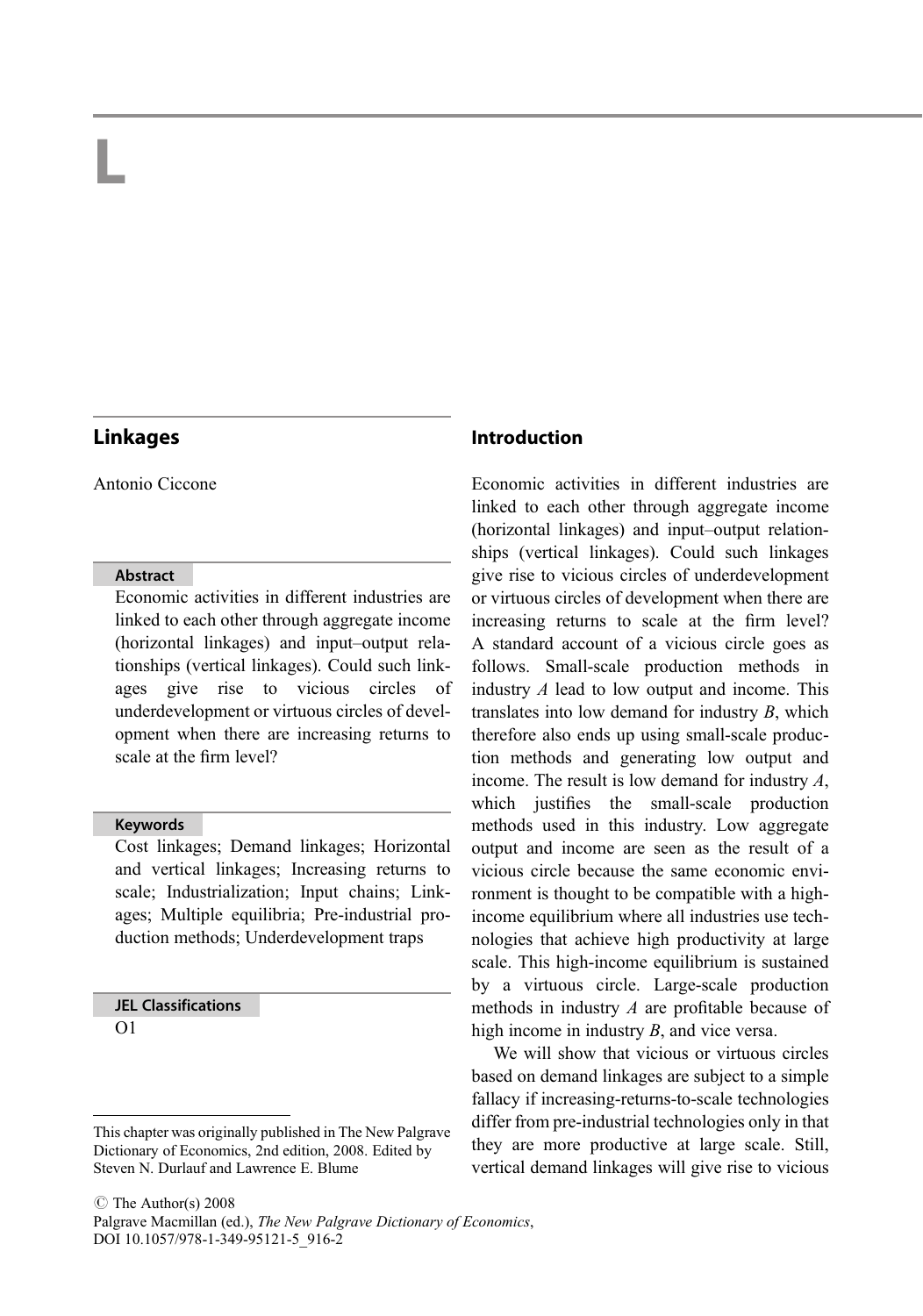or virtuous circles if increasing-returns-to-scale technologies use intermediate inputs more intensively than the technologies they replace. And horizontal demand linkages will do so if firms adopting increasing-returns-to-scale technologies must pay a compensating wage differential. Moreover, when there are both vertical demand and cost linkages, underdevelopment traps can be consistent with economic principles even if increasing-returns-to-scale technologies differ from pre-industrial technologies only in that they are more productive at large scale. We first discuss the role of horizontal demand linkages, then that of vertical demand linkages, and finally turn to vertical cost linkages.

Horizontal demand linkages. Imagine an economy populated by households and by firms in different industries. Suppose that each industry sells only to households. Assume also that the amount households spend on each industry is independent of prices (industry demand functions are unit elastic). In this case, demand linkages among industries are said to be *horizontal*. This simply means that economic activity in one industry affects spending on other industries only through the aggregate income of households.

Could horizontal demand linkages lead to economies being trapped into a situation of low income due to a vicious circle of low income and output? Rosenstein-Rodan ([1943\)](#page-10-0) and Nurkse [\(1953](#page-10-0)) thought so. They imagined a situation where low aggregate income was an obstacle to the adoption of technologies that achieve high productivity at large scale. But large-scale production methods would be profitable if all industries adopted them, because incomes generated in one industry would create demand for other industries.

The elements necessary for underdevelopment traps to be consistent with economic principles have always been subject to debate. Increasing returns to scale appeared to be crucial. But Fleming [\(1955](#page-10-0)) made clear that this was not enough. He imagined a situation where, because of low aggregate income, industry A cannot make a profit from adopting the increasing-returns-to-scale technology and that the same is true for industry B. Is it possible that the increasing-returns-toscale technology becomes profitable if both  $A$  and  $B$  adopt it? Consider forcing  $A$  to adopt. In this case, the loss made in industry A will lower aggregate income. As a result, industry  $B$  will now face even lower demand and therefore make an even greater loss if it adopts the increasingreturns-to-scale technology. This means that aggregate income will fall further if we also force industry  $B$  to adopt the increasing-returnsto- scale technology. Hence, if the adoption of increasing-returns-to-scale technologies is unprofitable for any single industry, adoption in all industries will not be profitable either. Increasing returns alone can therefore not explain why industrialization does not take place although it would ultimately be profitable.

All accounts of underdevelopment traps did in fact feature (several) additional elements. In particular, Rosenstein-Rodan maintained that firms using large-scale production methods had to pay a compensating wage differential (partly because of the higher costs of living in urban areas, where industrial firms were located). Section "[A Model](#page-2-0) [of Horizontal Demand Linkages](#page-2-0)" follows Murphy et al. [\(1989](#page-10-0)) in showing that underdevelopment traps may emerge when firms adopting the increasing-returns-to- scale technologies must pay a compensating wage premium.

Vertical demand linkages. Suppose now that industries sell goods to households and each other (to be used as intermediate inputs). Economic activity in one industry can then affect demand in another industry even if aggregate income remains unchanged. As a result, there are said to be vertical linkages. For example, consider the situation where industry  $B$  buys from  $A$  (industry A is upstream of  $B$ ). In this case there is a vertical demand linkage as demand for the upstream industry A will depend on the economic activity in downstream industry B. There could also be a vertical cost linkage because the cost of production in downstream industry  $B$  is partly determined by the cost of goods produced in upstream industry A.

While the effects of horizontal demand linkages on economic development have always been subject to some controversy, there appears to be a consensus among early contributors that vertical demand linkages can lead to underdevelopment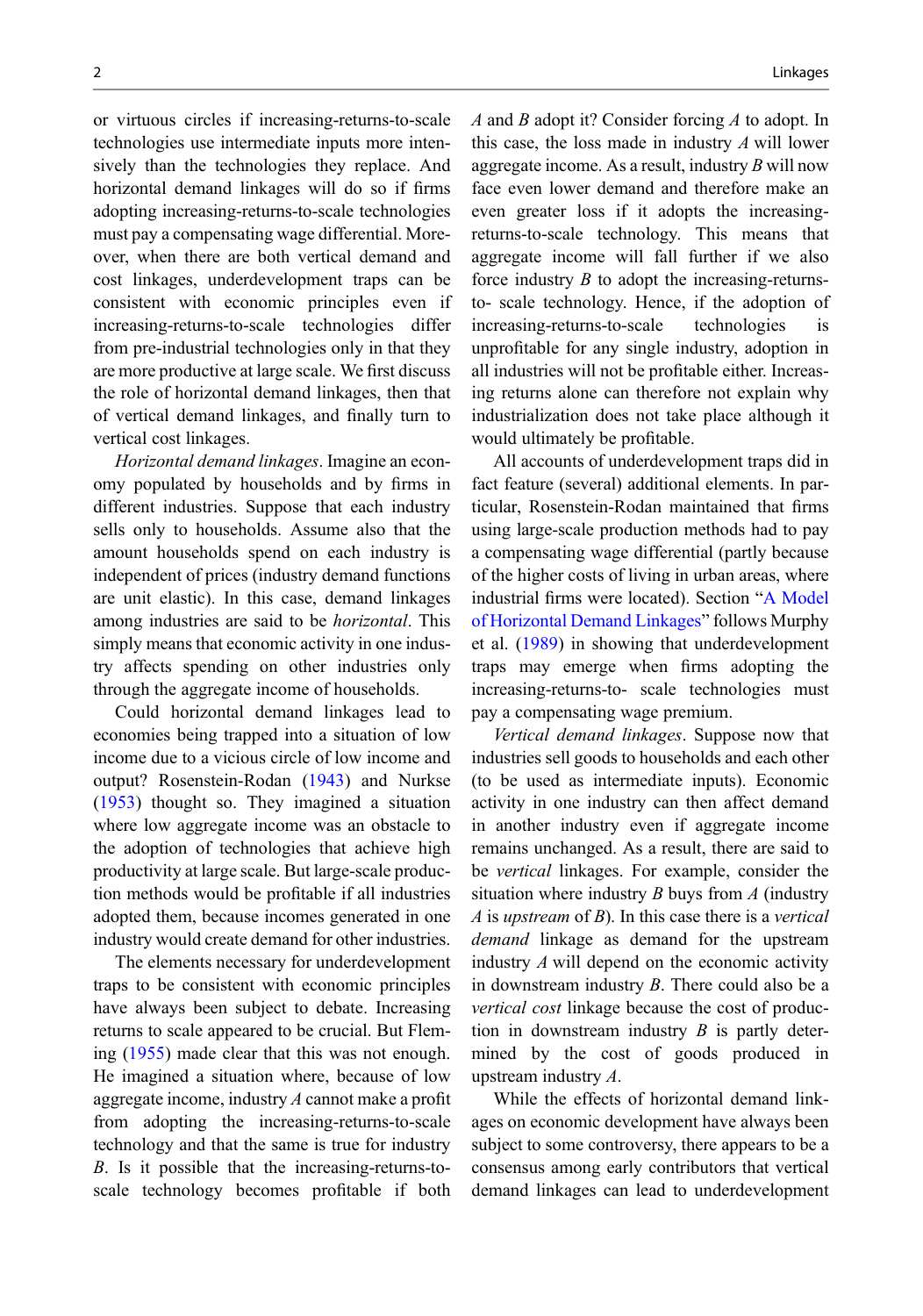<span id="page-2-0"></span>traps when technologies are subject to increasing returns to scale (Fleming [1955](#page-10-0); Scitovsky [1954;](#page-10-0) Hirschman [1958\)](#page-10-0). It is simple to show however that this is not the caseifincreasing-returns-toscaletechnologiesdifferfrompre-

industrialtechnologies only in that they are more productive at large scale. To see this, note that with vertical demand linkages the adoption of increasing-returns-to-scale technologies affects aggregate income directly and indirectly: directly through the profits made in the adopting industry, and indirectly through the profits made in supplying (upstream) industries. It would therefore seem that increasing-returns-to-scale technologies could be unprofitable in the adopting industry but still increase aggregate income. But this cannot happen when the increasing-returns-to-scale and the pre-industrial technologies use upstream inputs with the same intensity. In this case, the increase in the value of upstream goods demanded by a firm adopting increasing-returns-to-scale technologies is always a fraction of the (absolute value of the) loss that it makes. Moreover, as profits cannot exceed revenues, the increase in profits in supplying industries is necessarily smaller than the increase in the value of goods they sell. It therefore follows that the increase in profits in supplying industries (the positive indirect effect) can never compensate for the loss made in the industry adopting the increasingreturns-to-scale technology.

The empirical evidence indicates that the intermediate-input intensity of production increases with a country's level of industrialization. Increasing-returns-to- scale technologies may therefore be using intermediate inputs more intensively than the production methods they replace. Section "[Vertical Demand Linkages in](#page-5-0) [an Input Chain Model](#page-5-0)" draws on Ciccone's [\(2002](#page-10-0)) model of input chains to show that vertical linkages can in this case explain why countries may be trapped into a vicious circle of underdevelopment, and why escaping this trap may be associated with large gains in aggregate income and productivity.

The interplay of vertical cost and demand linkages. The greater demand for intermediate inputs brought about by industrialization (vertical demand linkages) may partly be caused by falling intermediate input prices (vertical cost linkages). Falling intermediate input prices, on the other hand, are possible because of the higher productivity of large-scale production methods. Vertical cost and demand linkages therefore feed on each other (Young [1928](#page-10-0); Okuno-Fujiwara [1988;](#page-10-0) Rodriguez-Clare [1996\)](#page-10-0). For example, Rodriguez-Clare considers a small open economy framework where the entry of new intermediate input varieties lowers the cost of intermediate inputs relative to labour, which leads final-good producers to substitute towards intermediate inputs. When this substitution effect is strong enough, it translates into greater revenues and profits for intermediate-input producers, which may validate intermediate-input producers' decision to start up new varieties in the first place. Rodriguez-Clare shows that this interplay of vertical demand and cost linkages may lead to two equilibria: a low-income equilibrium where finalgood producers use labour-intensive production methods because of the limited range of intermediate inputs available, and a high-income equilibrium where a large variety of intermediate inputs leads final-good producers to use intermediateinput intensive production methods. Okuno-Fujiwara [\(1988](#page-10-0)) considers a situation where vertical demand and cost linkages interact because greater demand for intermediate inputs leads to lower prices due to competition among a larger number of Cournot oligopolists. The final section of this entry uses the model with input chains to show that the interplay between vertical demand and cost linkages can result in underdevelopment traps even if increasing-returns-to-scale technologies differ from pre-industrial technologies only in that they are more productive at large scale.

#### A Model of Horizontal Demand Linkages

We will now examine the role of horizontal demand linkages for economic development using the model of Murphy et al. ([1989\)](#page-10-0) (for a historical and methodological perspective on the horizontal-linkages literature, see Krugman [1993](#page-10-0), [1994\)](#page-10-0). The first step is to describe the model set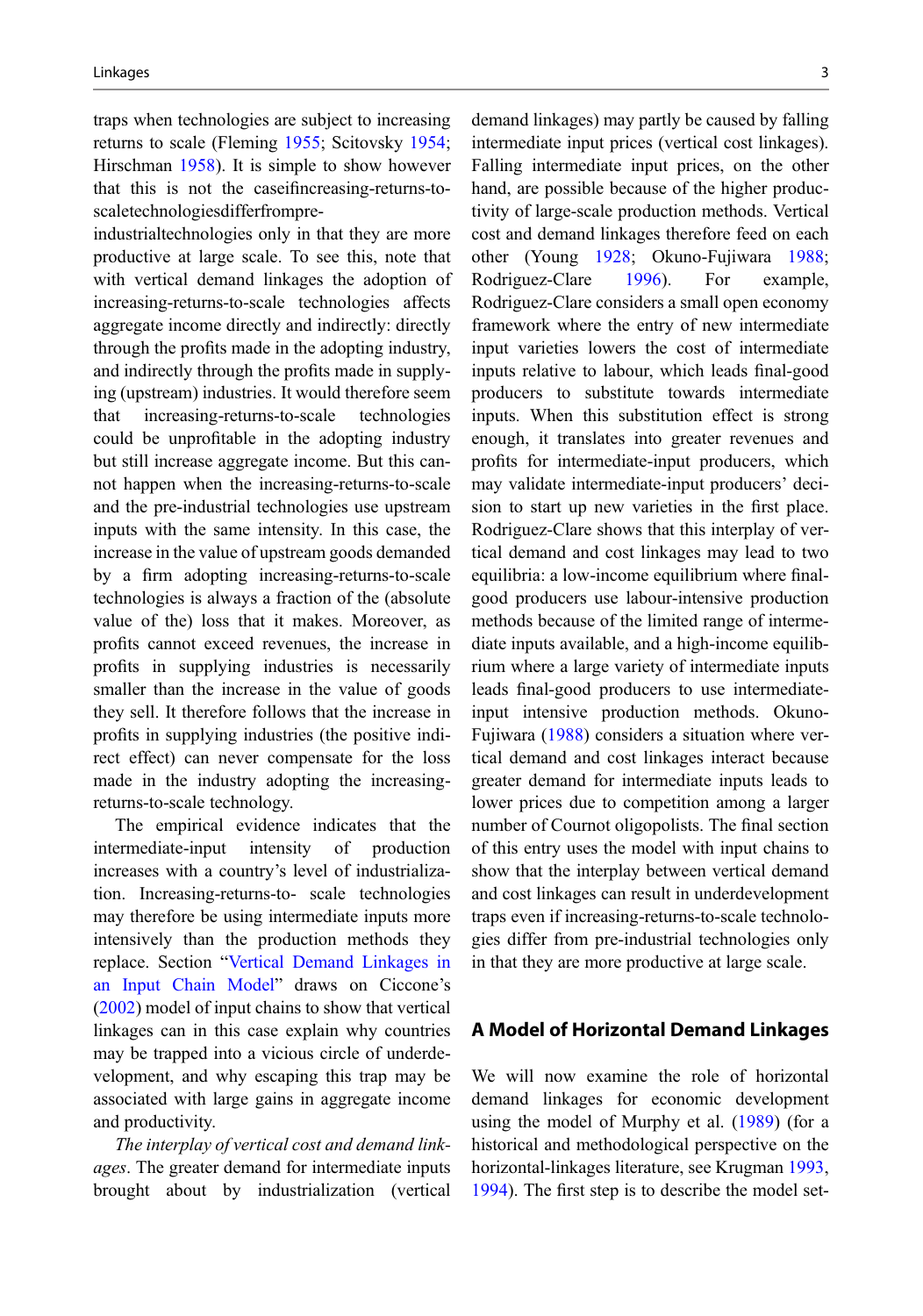<span id="page-3-0"></span> $up$  – the household sector, the production sector, and market structure. The second step is to characterize equilibrium prices and equilibrium allocations.

Households. There are  $L$  households, each of whom supplies one unit of labour in elastically (labour is the only production factor in this model and serves as the numeraire). Households spend an equal share of their incomes on each of the N goods produced in the economy.

Production. Each of the N goods demanded by households can be produced using two different production methods: a pre-industrial method requiring one unit of labour for each unit of output produced, and an industrial or increasing-returnsto- scale method, which is more efficient at the margin but subject to a fixed labour requirement  $(f)$ . Formally, the increasing-returns-to-scale production method requires

$$
l_i = f + cq_i \tag{1}
$$

units of labour to produce  $qi$  units of good  $i$ , where  $f > 0$  and  $1 > c > 0$ .

Industry wage premium. Working in the industrial sector generates a disutility  $v \geq 0$  for households. Hence, relative to pre-industrial firms, industrial firms will have to pay a wage premium  $v \geq 0$  as a compensating wage differential.

Market structure. Many firms are assumed to know the pre-industrial method to produce good i. As a result, the pre-industrial sector (also called competitive fringe) will be characterized by perfect competition. By contrast, only a single firm is taken to have the ability to produce each good in the industrial sector. These firms set prices optimally, taking the prices of all other firms as given. The labour market is taken to be perfectly competitive.

What keeps this model simple to analyse is that the equilibrium price of each good is unity whether the good is produced by the pre-industrial or the industrial sector. To see this, note that perfect competition and constant returns to scale in the pre-industrial sector imply that the price of goods produced in this sector must be equal to unity. A higher price would mean strictly positive profits and therefore further entry of pre-industrial

producers, while a lower price would mean that no pre- industrial producer could break even. Now consider goods produced in the industrial sector. Clearly, the industrial producer will not set a price above unity, as she would lose the entire market to pre-industrial producers in this case. Moreover, industrial producers do not have an incentive to set a price below unity either, as households spend the same fraction of income on their good irrespectively of the price. Hence, industrial producers find it optimal to use a limit pricing strategy, setting prices exactly equal to the marginal cost of pre-industrial producers. As a result, the price of each of the  $N$  goods is equal to unity independently of the production method.

Pre-industrial equilibrium. Under what conditions will there be an equilibrium where all goods are produced with the pre-industrial method? In such an equilibrium, firms just break even, and aggregate income  $Y$  in the economy is therefore equal to aggregate labour income L. Because households spread income equally among all N goods, the quantity of good i demanded and supplied is  $q_i = L/N$ . The remaining question is whether firms in the industrial sector have an incentive to adopt the increasing-returns-toscale method. The potential profit of such firms is  $\pi_i = q_i^m - (f + cq_i^m)(1 + v)$ , where  $q_i^m$  is the demand faced by the industrial producer of good i. As industrial and pre-industrial producers set the same price, the first industrial producer faces exactly the same demand as the pre-industrial producers she replaces,  $q_i^m = L/N$ . Her profits are therefore

$$
\pi_i = L/N - (f + cL/N)(1 + v).
$$
 (2)

If  $\pi_i$  < 0, an industrial producer has no incentive to adopt the increasing-returns-to- scale method, and it will be an equilibrium for all goods to be produced with the pre- industrial method. Hence, (2) implies that there is an equilibrium where all goods are produced with the pre-industrial method if

$$
L(1 - c(1 + v)) < F(1 + v), \tag{3}
$$

where  $F \equiv fN$ .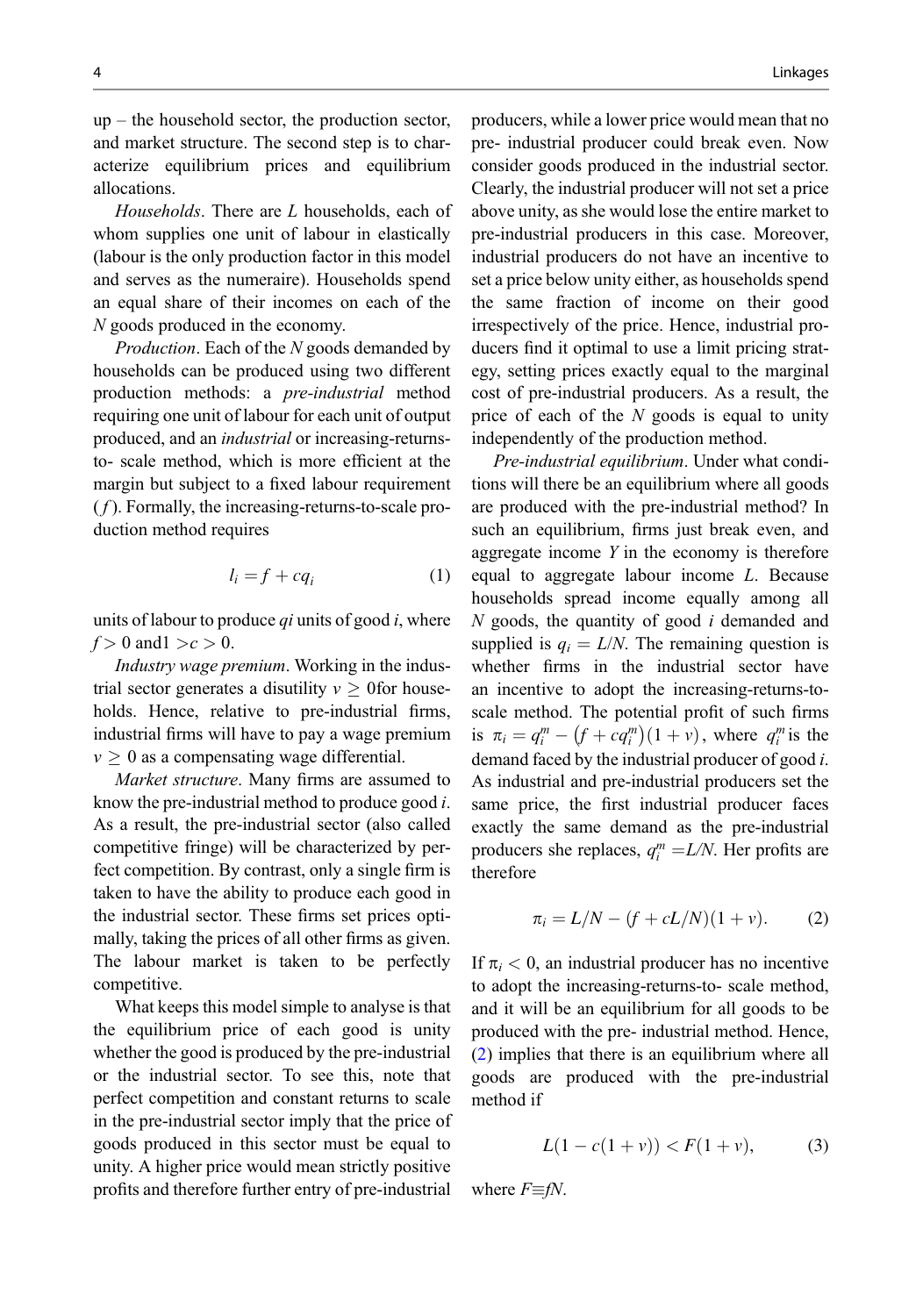Industrial equilibrium. What about equilibria where all goods are produced using the industrial method? We already know that prices of all goods will be equal to unity in this equilibrium also. Moreover, households will keep spending the same share of income on all goods. Hence, all industries will employ the same amount of labour,  $L/N$ , in equilibrium. [\(1](#page-3-0)) therefore implies that the value of production in each industry is  $(L/N - f)$ / c. Summing across the N industries in the economy yields a value for gross domestic product, and hence aggregate household income, of  $Y =$  $(L - F)/c$  (recall that  $F \equiv fN$ ).

Do firms make the profit necessary to sustain the industrial production method when all production takes place in the industrial sector? Profits of firms in the industrial sector are  $\pi_i = q_i^m - (f + cq_i^m)$   $(1 + v) \ge 0$ , where  $q_i^m$  is the demand faced by the industrial producer of good *i*,  $q_i^m = Y/N(L - F)/cN$ . Hence, there will be an equilibrium where firms using the increasing-returns-to-scale method make a profit if

$$
L(1 - c(1 + v)) \ge F.
$$
 (4)

Efficient allocation. When is the adoption of increasing-returns-to-scale technologies efficient? The aggregate value of production is  $Y = (L - F)/c$  when industrial production methods are used and  $Y = L$ with pre-industrial methods. The amount of goods necessary to pay the compensating wage differential when all workers are employed in the industrial sector is  $vL$ . Hence aggregate welfare will be higher with industrial production methods if and only if  $(L - F)/c$  –  $vL \geq L$ , or

$$
L(1 - c(1 + v)) \ge F. \tag{5}
$$

Note that  $(4)$  and  $(5)$  coincide. Hence, an industrial equilibrium exists if and only if it is efficient.

Multiple equilibria and underdevelopment traps. Only one of the two inequalities in [\(3](#page-3-0)) and (4) can hold if there is no industry wage premium  $(v = 0)$ . Hence, the equilibrium is unique in this case and, as a result, there cannot be development traps. Moreover, because an industrial equilibrium exists if and only if it is efficient, economies in a pre-industrial equilibrium actually do the best they can given the economic environment.

But when there is an industry wage premium  $(v > 0)$  there may be multiple equilibria as the inequalities in  $(3)$  $(3)$  and  $(4)$  can both be satisfied. When this is the case, economies may be stuck in a pre-industrial equilibrium, although the same economic environment would be compatible with an (efficient) industrial equilibrium. To understand why, suppose the economy is in a pre-industrial equilibrium when we force an industry to adopt the increasing-returns-to-scale technology. If  $(3)$  $(3)$  holds, then the adopting firm will make a loss. Still, its contribution to aggregate income is strictly positive. To see this, note that demand for this industry is  $L/N$ , and that this is also the amount of labour required to produce the amount of goods demanded using the preindustrial production methods. Production with the increasing-returns-to-scale technology requires  $cL/N + f$  units of labour, which is strictly smaller than  $L/N$  if (4) holds. Hence, the adoption of the increasing-returns-to-scale technology saves labour in the adopting industry, and therefore increases aggregate output and income. This increases demand faced by other industries and therefore raises the profitability of further adoption of the increasing-returns-to-scaletechnology. Eventually,industrialization raises aggregate income enough for increasing-returns-to-scale industries to break even. Hence, the industrial equilibrium can be seen as the result of a virtuous circle. The adoption of increasing-returns-to-scale technologies raises aggregate income and therefore the profitability of adopting increasingreturns-to-scale technologies. At the same time, the economic environment also allows for a development trap where low aggregate income is both the cause and the consequence of the failure to adopt increasing- returns-to-scale technologies.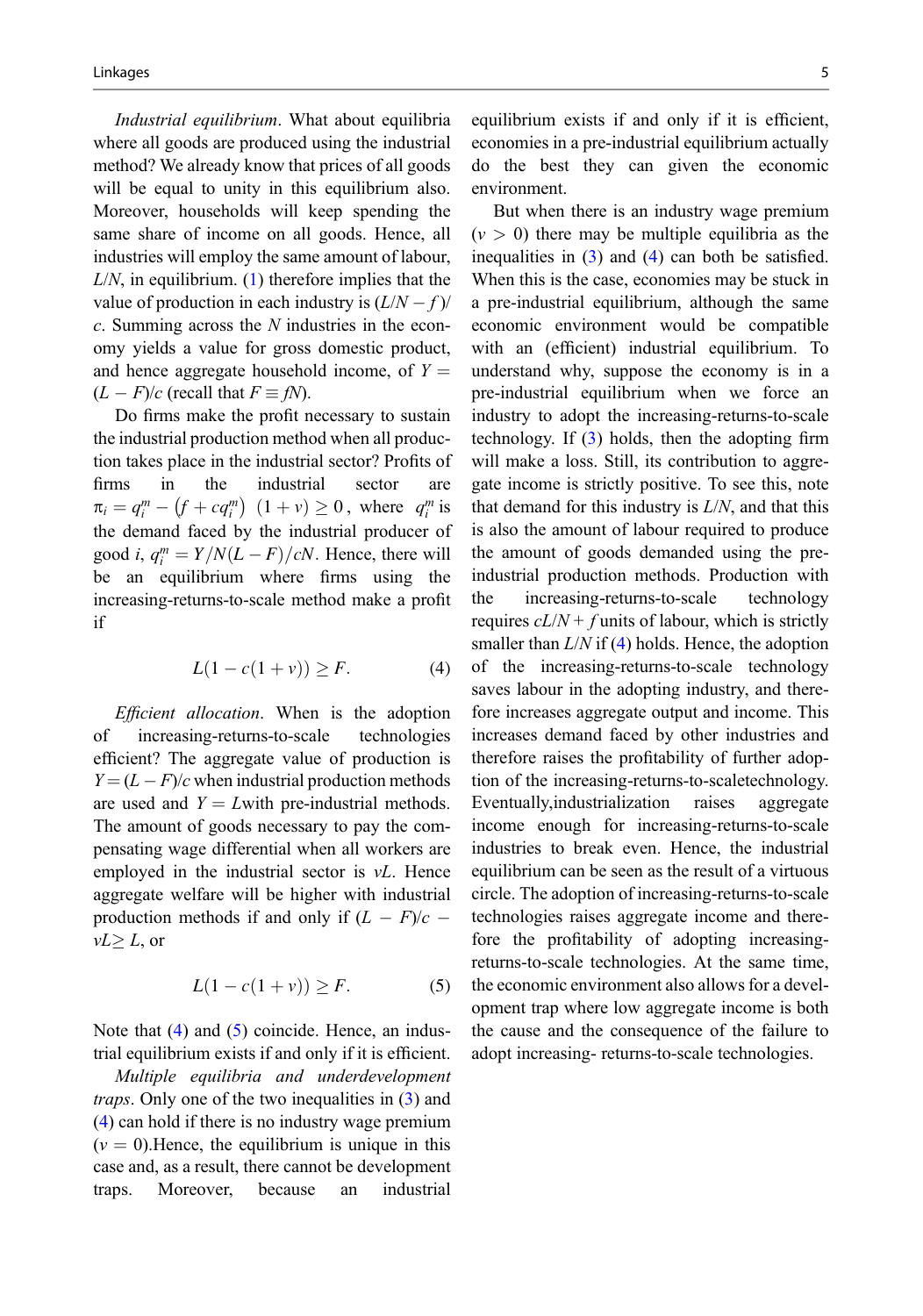## <span id="page-5-0"></span>Vertical Demand Linkages in an Input Chain Model

The economic activity of different industries is linked to each other because the output of some industries is used as input in other industries. Can such vertical linkages give rise to vicious circles of underdevelopment or virtuous circles of development when there are increasing returns at the firm level? We will show that  $-$  just as for horizontal linkages – this cannot happen if increasingreturns-to-scale technologies differ from preindustrial technologies only in that they are more productive at large scale.

Chenery et al. ([1986\)](#page-10-0) comparative study of industrialization shows, however, that the industrialization of countries has typically been accompanied by an increase in the intermediate-input intensity of production. This suggests that industrial technologies may use intermediate inputs more intensively than the technologies they replace. We will therefore start by analysing a model of development where increasing-returnsto-scale technologies use intermediate inputs more intensively than pre-industrial technologies.

It will be useful to analyze the consequences of vertical linkages for industrialization in a framework that is as close as possible to the model of horizontal linkages of Murphy, Shleifer and Vishny. In particular, the aggregate amount of labour supplied by households continues to be L and households spend an equal share of their incomes on each of the N goods produced in the economy. On the production side, we continue to assume that each good can be produced using two different production methods, namely, a preindustrial method and an industrial (increasingreturns-to-scale) method. The pre-industrial method requires one unit of labour for each unit of output. The increasing-returns-to-scale method will turn out to be cheaper at the margin but subject to a fixed labour requirement  $f$ . Many firms know the pre-industrial method, but for each good there is only a single firm with the ability to produce in the industrial sector.

Input chains and industrial production. The key difference with the horizontal linkages model is that now the increasing-returns-to-scale method is taken to be more intermediate-input intensive than the pre-industrial method. One way to model the intermediate-input structure of the economy is to think of goods being produced in S different locations along a river. Each location produces H different goods (the total number of goods is  $N\equiv HS$ ). Goods at location 1 are produced using labour only. Goods at any location  $s > 1$ , on the other hand, are produced using all goods at location  $s - 1$ . This implies that all goods at locations  $s < S$  may face intermediate-input demand from downstream industries in addition to consumption-goods demand from households (the exception are the  $H$  goods furthest downstream, at location S, which face consumptiongoods demand only). In particular, we assume that, after having incurred the overhead labour cost, one unit of any good *j* located at  $s > 1$  can be produced with  $c$  units of an intermediate-input composite  $z_{i,s}$  that combines all H goods produced

$$
z_{j,s} = \prod_{i=1}^{H} (Hq_{i,s-1})^{1/H}, \qquad (6)
$$

where  $q_{i}$ ,  $s = 1$  is the input of good i at location  $s - 1$ . This formulation implies that industrial firms spend the same amount on all upstream inputs. As a result, the marginal cost of the intermediate-input composite necessary for industrial production at location  $s > 1$  is simply a geometrically weighted average of prices  $p_{i,s-1}$ of the  $H$  up stream goods,

at location  $s - 1$ ,

$$
MC_s = \prod_{i=1}^{H} p_{i,s-1}^{\frac{1}{H}}.
$$
 (7)

Industrial production for goods at location  $s = 1$ requires f units of overhead labour and c units of labour for each unit of output. (The assumption that the industrial overhead requires labour only while production at the margin requires intermediate inputs only simplifies the analysis considerably. Ciccone ([2002\)](#page-10-0) analyses the case where production of the overhead and at the margin use both labour and intermediate inputs.)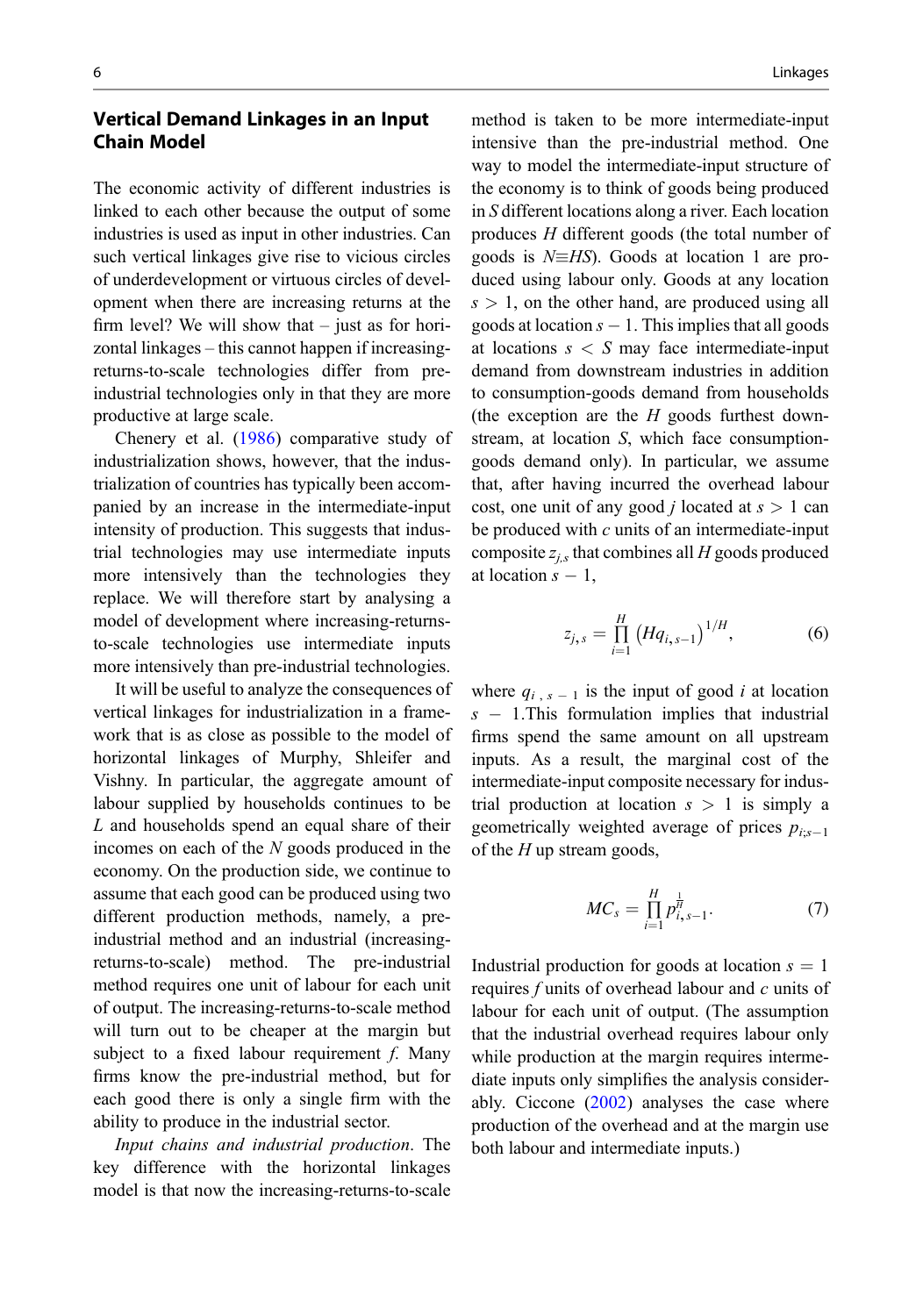<span id="page-6-0"></span>Just as in the horizontal linkages model, industrial firms find it optimal to use a limit pricing strategy for consumption goods vis-à-vis the competitive fringe. Their intermediate-input pricing strategy is potentially more complicated but also simplifies to a limit pricing strategy vis-à-vis the competitive fringe when  $H$  is sufficiently large.

Pre-industrial equilibrium. When will there be an equilibrium where all goods are produced with the pre-industrial method? It turns out that if  $H$  is sufficiently large the condition is

$$
L(1-c) < F,\tag{8}
$$

which coincides with the condition for a preindustrial equilibrium in the Murphy, Shleifer, and Vishny model of horizontal linkages. To see this, suppose that all goods are produced with the pre-industrial technology and their price is unity. When (8) holds, any single firm adopting the increasing-returns-to-scale method to produce consumption goods will make a loss. Moreover, when  $H$  is sufficiently large,  $(7)$  $(7)$  also implies that single industrial firms are unable to generate intermediate-input demand for their good even if they lower their price to the marginal cost of production. To see this, suppose that one industrial firm at location  $S - 1$  is considering selling its good at marginal cost to firms at location S in order to generate intermediate-input demand. In this case, one of the  $H$  inputs of potential industrial firms at S would become available at price  $c$  and  $(7)$  $(7)$  implies that the marginal cost of production would therefore fall from c to  $c^{(1+H)/H}$  (recall that the remaining  $H - 1$  inputs are available at price of unity). Goods at S face demand  $L/N$ , which comes exclusively from households as there are no upstream industries. Hence, profits of the potential industrial firm at S producing at marginal cost  $c^{(1+H)/H}$  would be  $(1 - c^{(1+H)/H})L$  $N - f$ , which is strictly negative if (8) holds and  $H$  is large enough. Potential industrial firms at location S would therefore find it unprofitable to start production even after the price cut, which implies that potential industrial firms at location  $S - 1$  must break even on consumption-goods

demand only. Applying the same argument sequentially to potential industrial firms in locations  $S - 2$ ,  $S - 3$ , ..., 1 yields that pre-industrial production of all goods is an equilibrium when [\(7](#page-5-0)) holds and  $H$  is sufficiently large.

Industrial equilibrium. To determine the conditions for the existence of an industrial equilibrium, it is necessary to determine aggregate income when all goods at location  $\sigma$  and upstream of location  $\sigma$  are produced with the increasingreturns-to- scale technology. This turns out to be straightforward. If aggregate income is Y, the quantity of each good demanded by households is Y/N. The intermediate-input structure implies that industrial production of Y/N units of each of the H goods at location  $\sigma$  requires *cY/N* units of each of the H goods at location  $\sigma - 1$ . Hence, as Y/ N units of good  $\sigma - 1$  are demanded by households, production of each good at  $\sigma - 1$  must be Y/  $N + cY/N$ . Production of this quantity of goods at  $\sigma - 1$  requires  $C(Y/N + cY/N)$  units of each good at  $\sigma$  – 2. Adding the *Y*/*N* units of goods at  $\sigma$  – 2demanded by households, yields that production at  $\sigma - 2$  must be  $Y/N + cY/N + c^2Y/N$ . Continuing all the way up stream yields that the total production of each of the  $H$  goods at location 1 must be

$$
q_1 = Y/N + cY/N + c^2Y/N + \dots
$$

$$
+ c^{\sigma - 1}Y/N
$$

$$
= \frac{1 - c^{\sigma}}{1 - c}Y/N.
$$
(9)

To turn to the labour market, f units of labour must be used as overhead in the production of each good produced with the industrial technology. Moreover, Y/N units of labour are required for the production of each good produced with the pre- industrial technology. Hence, the amount of labour available for production at the margin of the H goods ats = 1 is  $L - \sigma Hf - (N - \sigma H)Y/N$ .<br>Labour market clearing requires Labour market clearing requires  $cHq_1 = L - \sigma Hf - (N - \sigma H)Y/N$ . Substituting (9) yields aggregate income in an economy where the  $\sigma$  industries furthest upstream have industrialized: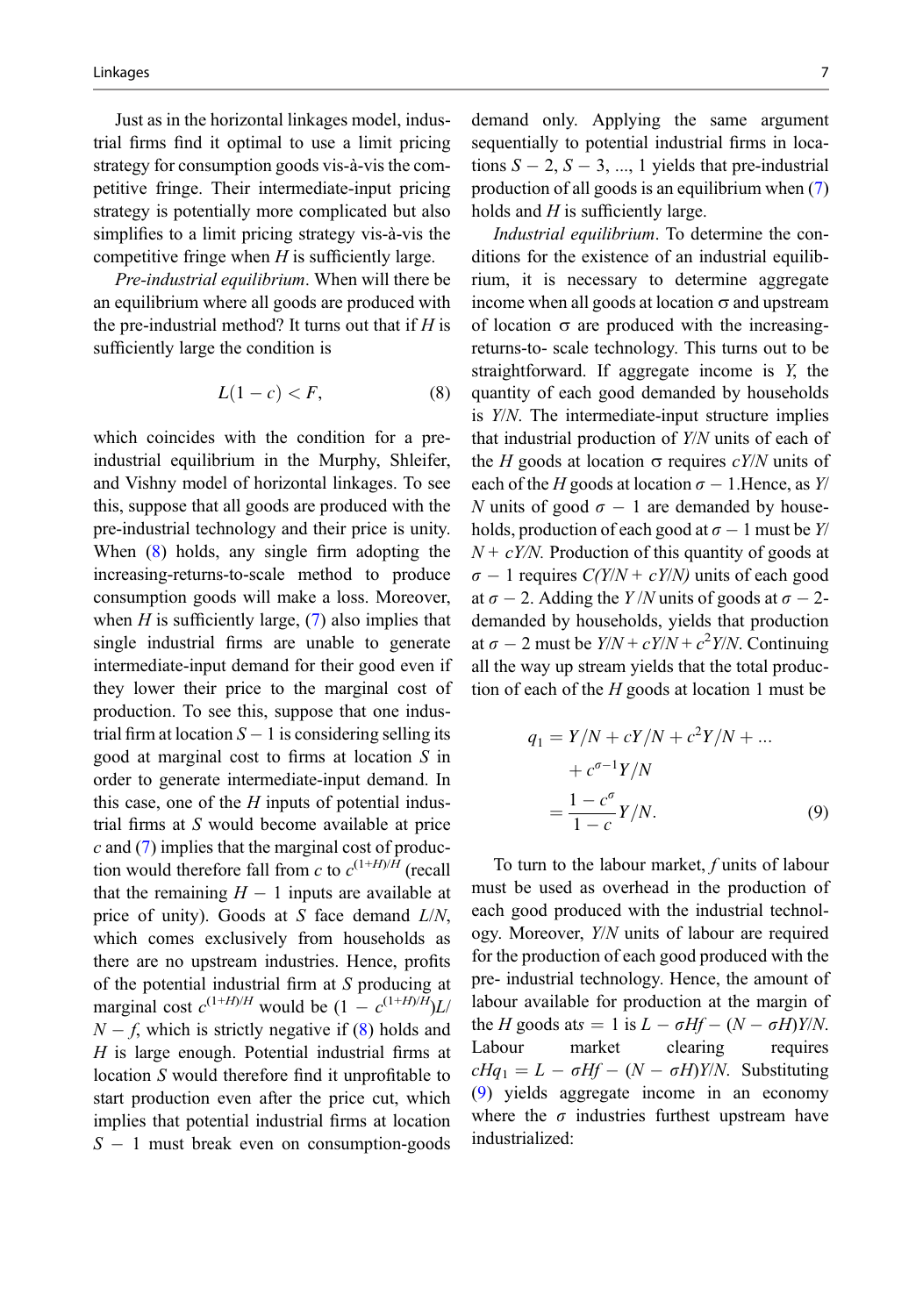$$
Y(\sigma) = \frac{L - F(\sigma H/N)}{c\theta[\sigma](\sigma H/N) + (1 - (\sigma H/N))}
$$

$$
= \frac{L - F(\sigma H/N)}{1 - (\sigma H/N)(1 - c\theta[\sigma])},
$$
(10)

where

$$
\theta[\sigma] \equiv \frac{1 - c^{\sigma}}{(1 - c)\sigma}.
$$

 $c\theta[\sigma]$  has a simple interpretation. It is the amount of labour required to produce one additional unit of goods located at  $\sigma$  if all industries upstream of  $(including) \sigma$  have adopted the industrial technology. Note that the amount of labour required to produce one additional unit of goods at location  $\sigma$ falls the longer the industrial input chain ( $\theta[\sigma]$ is strictly decreasing in  $\sigma$ ).

The intermediate-input structure implies that the demand for goods is greater the further upstream they are located. Hence, profits from adopting the increasing- returns-to-scale technology fall the further downstream industries are located. An equilibrium where all industrial firms make a profit will therefore exist if goods produced furthest downstream (at location S) can be produced using the increasing- returns-to-scale technology without a loss. Because firms furthest downstream sell to households only, their sales are equal to aggregate income divided by the number of goods, Y[S]/N (recall that all firms set prices optimally at unity). As a result, their profits are positive if and only if  $\pi_S = (1 - c)(Y[S]/N) - f \ge 0$  or, to make use of  $(10)$  $(10)$ ,

$$
(1 - c)L \ge (c\theta[S] + (1 - c))F.
$$
 (11)

Multiple equilibria and underdevelopment *traps.* Comparison of  $(8)$  $(8)$  and  $(11)$  yields that, with input chains  $(S > 1)$ , it is possible for the pre-industrial equilibrium and the industrial equilibrium to exist side by side. (When  $S = 1$  then  $\theta = 1$  and the model is that of Murphy, Shleifer, and Vishny without an industry wage premium.) This is because the adoption of increasingreturns-to-scale technologies now has a direct and indirect effect on income. The direct effect is given by the profit or loss in the adopting industry. The indirect effect is equal to the profits generated upstream of the adopting industry. When the indirect profits generated by the increased intermediate-input demand more than offset direct losses of industrial technologies, then industrialization increases aggregate income. As a result, further industrialization becomes more profitable. When  $(7)$  $(7)$  and  $(10)$  $(10)$  hold simultaneously, this effect is strong enough to ensure that all industrial firms make a profit once all goods are produced with increasing-returns-to-scale technologies.

The pre-industrial and industrial equilibrium can exist side by side even if aggregate income is much greater in the industrial equilibrium. Note that aggregate income in the industrial equilibrium is  $Y[S] = (L - F)/c\theta[S]$ , see [\(10](#page-6-0)). As intermediate-input chains become longer,  $\theta[S]$  in [\(10](#page-6-0)) tends to zero, and aggregate income in the industrial equilibrium increases. Aggregate income in the pre-industrial equilibrium, on the other hand, is independent of S as production does not rely on intermediate inputs. Moreover, the range of parameter values for which the industrial equilibrium exists increases. Hence, long input chains imply that equilibrium multiplicity is more likely and also that the aggregate income difference between industrial and pre-industrial equilibria may be very large.

Vertical linkages and equilibrium uniqueness. To see that the equilibrium is unique when increasing-returns-to-scale technologies use intermediate inputs as intensively as pre-industrial technologies, note that costs of production plus profit must add up to the value of firms' sales,  $COST + \pi = q$ . Suppose that intermediate inputs are a share  $\alpha$  of costs of production for both the pre-industrial and the industrial production method. In this case, the demand for goods produced at  $s - 1$  is equal to  $\alpha COST_S = \alpha (q_s - \pi_s)$ . Now suppose that all goods upstream of  $\sigma$  are produced with the increasing-returns-to-scale technology. Is it possible that aggregate income increases with the adoption of the increasingreturns-to-scale technology at  $\sigma$  even if the adopting firm makes a loss? A switch to industrial production at  $\sigma$  does not affect the value of goods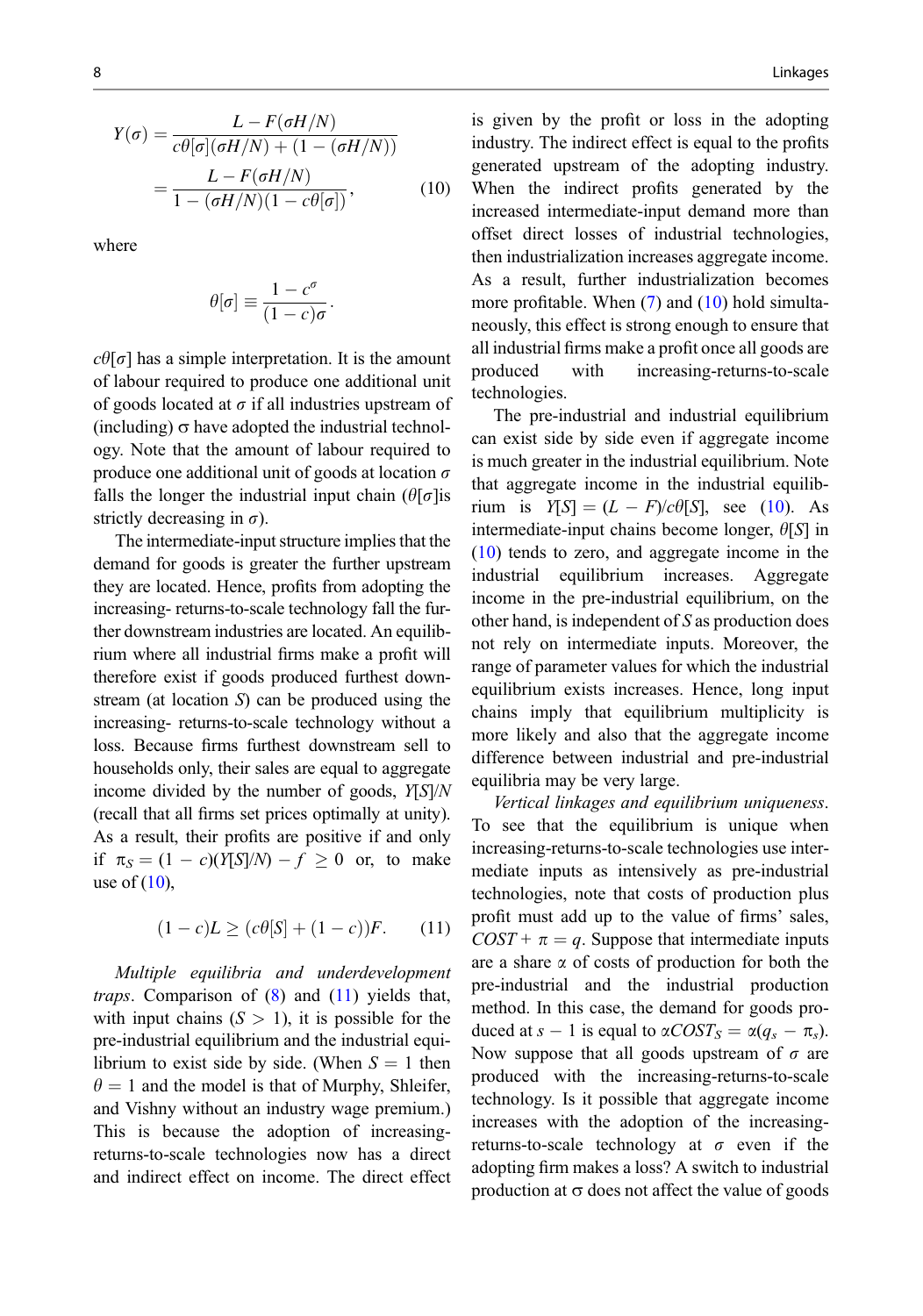produced at this location ( $q_{\sigma}$  is unchanged). Hence, the adoption of the increasing-returns-toscale technology at  $\sigma$  increases demand for each good produced at  $\sigma - 1$  by  $\alpha \pi_{\sigma}/H$ . Loss-making industrialization at  $\sigma$  therefore leads to greater demand at  $\sigma - 1$ . But the profits generated by this input demand can never be greater than the initial loss  $\pi_{\sigma}$ . To see this, notice that total profits at location  $\sigma - 1$  increase by  $-(1 - c)\alpha\pi_{\sigma}$ . Total profits at  $\sigma - 2$  increase by  $-(1 - c)\alpha^2 c \pi_{\sigma}$ , where  $-\alpha^2 c \pi_{\sigma}/H$  is the increase in demand for each good produced at  $\sigma - 2$ .<br>The general formula is that total formula profits at location  $\sigma$  – *i* increase by  $- (1 - c) \alpha^{i} c^{i-1} \pi_{\sigma}$ . Summing profits across all locations yields  $-(1 - c)\pi_{\sigma}\alpha[1 + \alpha c + (\alpha c)^2 +$  $\cdots$  + ( $\alpha c$ )<sup> $\sigma$  - 1</sup>], which is smaller than -(1  $c)\pi_{\sigma}\alpha[1 + \alpha c + (\alpha c)^2 + \cdots] = -\pi_{\sigma}(\alpha - \alpha c)$  $(1 - \alpha c)$ . Hence,  $\alpha < 1$  implies that the sum of profits generated upstream of s by loss-making industrialization at  $s$  is always smaller than the initial loss  $(\pi_{\sigma})$ . Loss-making industrialization necessarily lowers aggregate income. The aggregate demand externality necessary for multiple equilibria is therefore absent when increasing- returns-to-scale technologies are no more intermediate-input intensive than preindustrial technologies.

## Vertical Demand and Cost Linkages with Input Chains

So far firms adopting increasing returns to scale technologies did not have an incentive to cut prices. This eliminated virtuous circles of development where lower intermediate-input prices (vertical cost linkages) and greater intermediateinput demand (vertical demand linkages) feed on each other. A simple way to capture the interplay between vertical demand and cost linkages is to suppose that firms in the competitive fringe can produce one unit of goods at location  $s > 1$  with  $1 + \varepsilon > 1$  units of the intermediate-input composite in  $(6)$  $(6)$  or one unit of labour. That is, firms have access to two modes of production, a labourintensive mode and an intermediate-input intensive mode. The exception continues to be goods at

location 1, for which there is a labour-intensive mode of production only. Industrial firms at locations  $s > 1$  also have access to a labour-intensive and an intermediate-input intensive mode of production, but are more efficient than pre-industrial firms at the margin. Once they have incurred the overhead labour requirement  $f$ , industrial firms can produce one unit of output with c  $(1 + \varepsilon) < 1$  of the intermediate-input composite in ([6\)](#page-5-0) or  $c < 1$  units of labour. Industrial firms producing goods at location 1 have access to the labour-intensive mode of production only. The assumption that the overhead is produced using labour only continues to simplify the analysis considerably. A new by-product of this assumption is that industrial firms now actually use intermediate inputs less intensively than pre-industrial firms at the same factor prices – the opposite of what we assumed in the previous section.

Pre-industrial equilibrium with labourintensive production. Can there be an equilibrium where all goods are produced with the preindustrial technology using labour only? The marginal cost of production with the pre-industrial technology in the labour-intensive mode is unity. Hence, the price of all goods would be equal to unity. To see that these prices make it optimal to use the labour-intensive mode of production, note that they imply that the marginal cost of intermediate-input composites in [\(7](#page-5-0)) is unity. The marginal cost of production using the intermediate- input intensive mode compared with the labour-intensive mode is therefore  $1 +$  $\epsilon > 1$  (in the pre-industrial as well as the industrial sector). Hence, all firms will find it optimal to use the labour-intensive mode of production.

In a pre-industrial equilibrium, the adoption of the increasing-returns-to-scale technology by a single firm must lead to losses. If industrial firms can count on consumption-goods demand only, this will be the case if  $L(1 - c) < F$ . But an industrial firm may be able to generate additional demand by getting industries just downstream to switch to an intermediate-input intensive mode of production. While this can happen in principle, it will not happen if  $H$  is sufficiently large. To see this, consider the case where a single industrial firm supplies its good to downstream industries at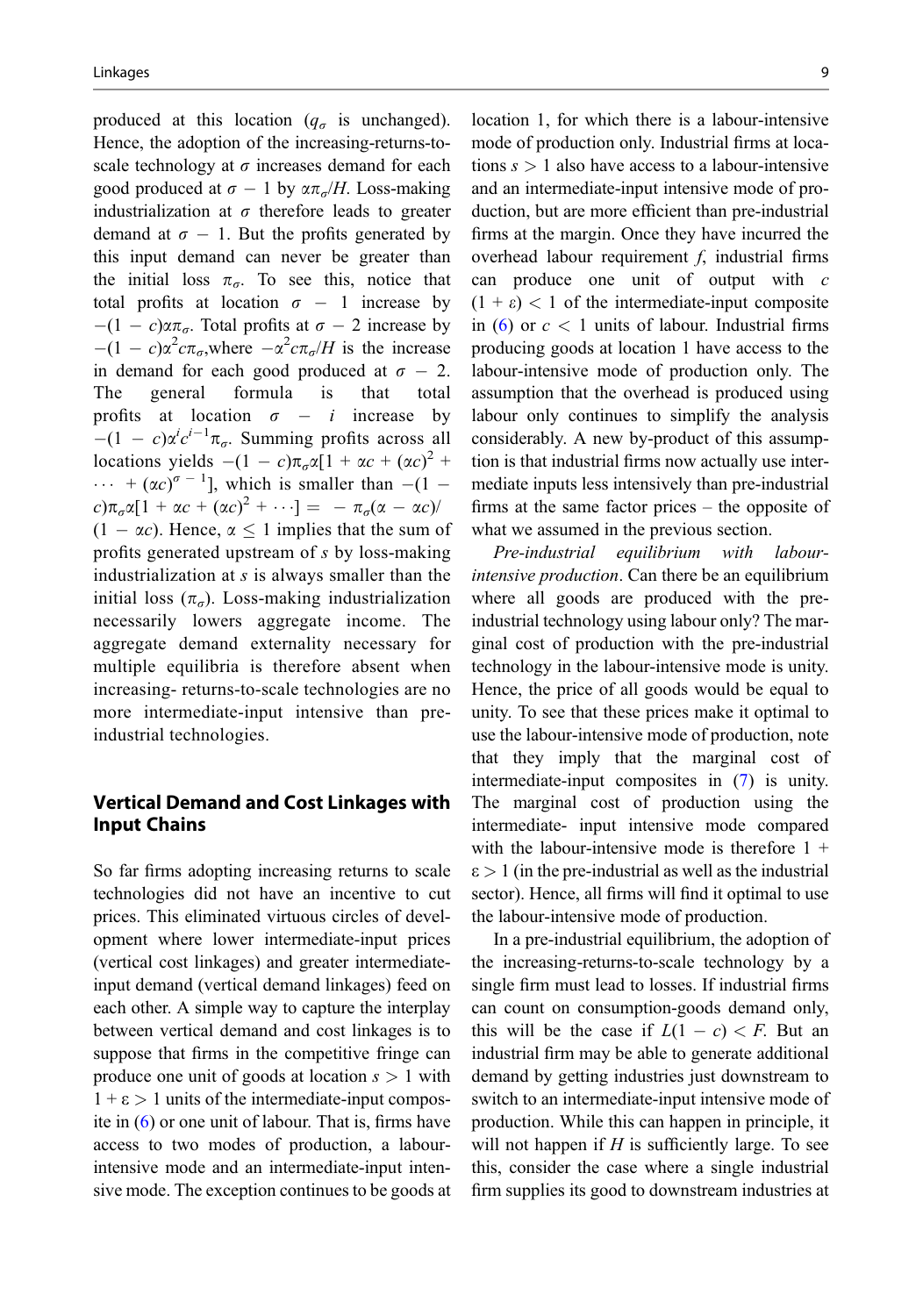marginal cost. In this case, ([7\)](#page-5-0) yields that the marginal cost of the intermediate input-intensive mode of production relative to the labourintensive mode becomes  $c^{1/H}(1 + \varepsilon)$ , which will be greater than unity when  $H$  is sufficiently large (recall that  $1 + \varepsilon > 1$ ), Hence, a single industrial firm cannot generate downstream intermediateinput demand even if it reduces its price to marginal cost. For  $H$  sufficiently large, a pre-industrial labour-intensive equilibrium will therefore exist if  $L(1 - c) < F$ .

Industrial equilibrium with intermediate-input intensive production. When is there an industrial equilibrium where all firms use the intermediateinput intensive mode of production? To simplify the analysis, suppose that industrial firms can price discriminate between households and industrial users of their goods. As before, industrial firms will find it optimal to follow a limit pricing strategy when it comes to sales to households. Industrial firms will therefore price consumption goods at unity. When it comes to intermediateinput sales to downstream industries, industrial firms must also take into account that users will switch to the labour-intensive mode of production if the cost of the intermediate-input composite is greater than  $1/(1 + \varepsilon)$ . Hence, each industrial firm will find it optimal to set a limit price of  $1/(1 + \varepsilon)$ . for intermediate inputs if other industrial intermediate-input suppliers do the same.

Aggregate income in the industrial equilibrium where all firms use the intermediate-input intensive mode of production can be determined following the argument that led to ([10\)](#page-6-0). The only difference is that an additional unit of all goods at location  $s > 1$  now translates into a demand of c  $(1 + \varepsilon)$ units of each good at location  $s - 1$ . Aggregate income when all goods are produced with the industrial technology in the intermediate-input intensive mode is therefore Y  $[S] = (L - F)/c\hat{\theta}[S]$  where

$$
\hat{\theta}[S] \equiv \frac{1 - (c(1 + \varepsilon))^s}{(1 - (c(1 + \varepsilon))^s}.
$$
 (12)

An industrial equilibrium exists if the firm furthest downstream can break even given the demand for consumption goods,  $\pi_s = (1 - c)(1 + \varepsilon)$ )(Y[S]/  $N - f \geq 0$  or, to make use of the expression for aggregate income just above,  $(1 - c(1 + \varepsilon))L \geq ((c\hat{\theta}[S] + (1 - c(1 + \varepsilon)))F).$ 

Multiple equilibria with vertical demand and cost linkages. There will be multiple equilibria if both  $L(1 - c) < F$  and  $(1 - c(1 + \varepsilon))L \ge$  $\left( (c\hat{\theta}[S] + (1 - c(1 + \varepsilon)) \right) F$ . This implies that the pre-industrial equilibrium with labour-intensive production and the industrial equilibrium with intermediate-input intensive production may exist side by side if and only if there are input chains ( $\theta[S] < 1$ ). The virtuous circle sustaining industrial equilibria now consists of an interplay between vertical demand and cost linkages. The increase in the intermediate-input intensity of production necessary for increasing-returns-to- scale technologies to be profitable (vertical demand linkages) comes about because the adoption of increasing-returns-to-scale technologies translates into falling intermediate-input prices (vertical cost linkages). Note that, for this virtuous circle to be operative, the elasticity of substitution between intermediate inputs and labour in industrial production must be greater than unity (our model assumed that this elasticity is infinity for simplicity). In a pre-industrial equilibrium, on the other hand, pre-industrial technologies are both the cause and the consequence of labour-intensive modes of production.

#### Conclusion

Neither horizontal nor vertical demand linkages across industries lead to underdevelopment traps if increasing-returns-to-scale technologies differ from pre-industrial technologies only in that they are more productive at large scale. Nevertheless, theories of underdevelopment based on vicious circles of low demand and low productivity are consistent with economic principles. For example, in the case of vertical demand linkages, there can be development traps if increasing- returns-toscale technologies use intermediate inputs more intensively than the technologies they replace.